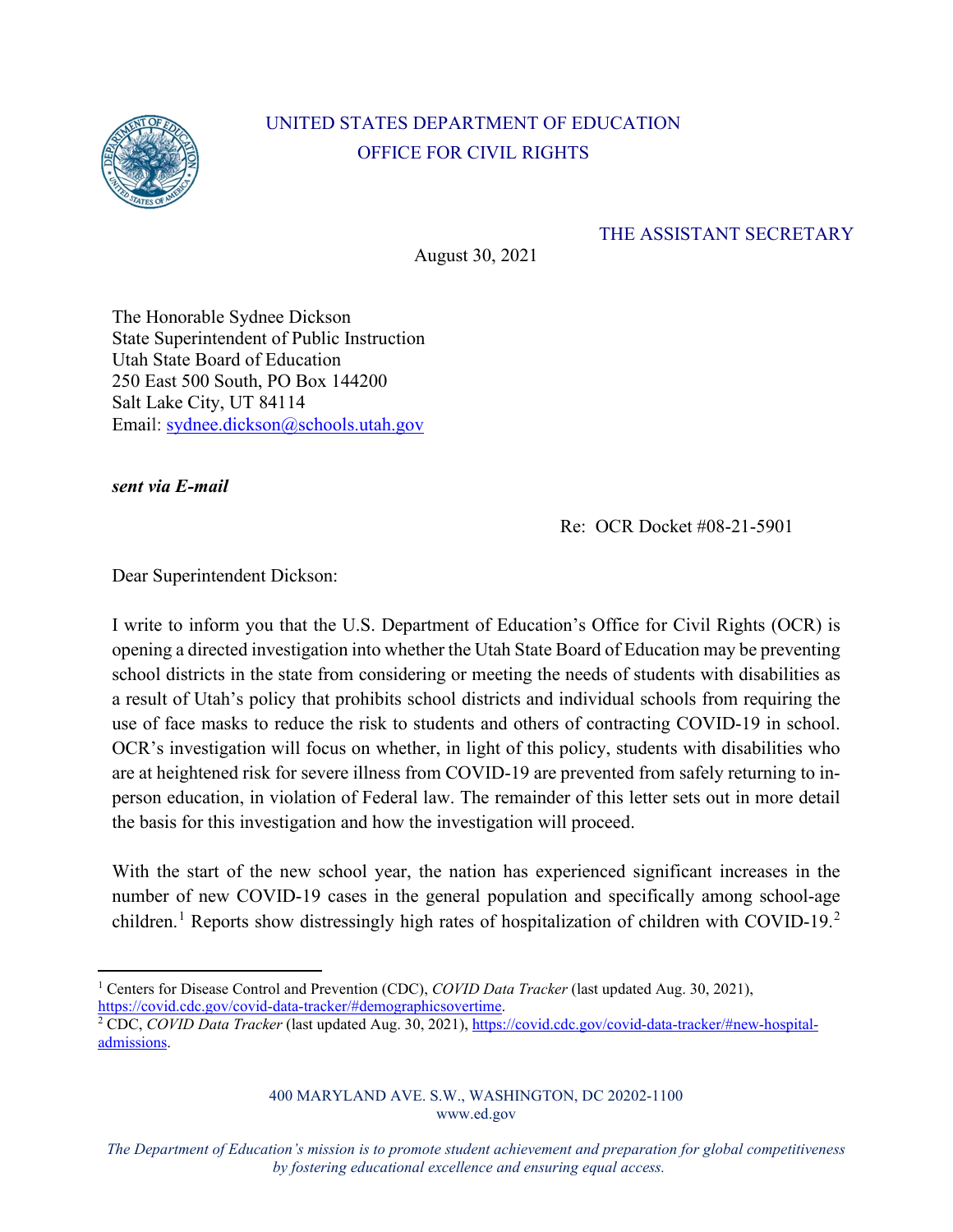National data also show that children with some underlying medical conditions, including those with certain disabilities, are at higher risk than other children for experiencing severe illness from  $COVID-19.<sup>3</sup>$  $COVID-19.<sup>3</sup>$  $COVID-19.<sup>3</sup>$ 

At the same time, extensive evidence supports the universal use of masks over the nose and mouth to reduce the risk of COVID-19 transmission.<sup>[4](#page-1-1)</sup> For this reason, the Centers for Disease Control and Prevention (CDC) "recommends universal indoor masking by all students (age 2 and older), staff, teachers, and visitors to K-12 schools, regardless of vaccination status."[5](#page-1-2) The CDC has stated that "with COVID-19 cases increasing nationally since mid-June 2021, driven by the B.1.617.2 (Delta) variant of SARS-CoV-2," the protection provided by consistent and correct masking "remains essential in school settings."<sup>[6](#page-1-3)</sup>

However, Utah now prohibits public schools and school districts from requiring any individual to wear a face covering to attend or participate in in-person instruction, district-sponsored athletics or extracurricular activities, or in any other place on the campus of a school or school facility. *See*  Utah Code § 53G-9-210. It is unclear whether this prohibition remains in place even if the school or district determines, given the COVID-19 transmission rates in the surrounding area, that a mask requirement is necessary to protect students with disabilities who are at heightened risk for severe illness from COVID-19.

In light of these circumstances, OCR is concerned that Utah's restriction on schools and school districts from putting masking requirements in place may be preventing schools in Utah from meeting their legal obligations not to discriminate based on disability and from providing an equal educational opportunity to students with disabilities who are at heightened risk of severe illness from COVID-19.

OCR enforces Section 504 of the Rehabilitation Act of 1973 (Section 504), which is a Federal law that protects students with disabilities from discrimination based on their disability.<sup>[7](#page-1-4)</sup> Section 504

<span id="page-1-4"></span><span id="page-1-3"></span>

<span id="page-1-0"></span><sup>&</sup>lt;sup>3</sup> CDC, *People with Certain Medical Conditions*, https://www.cdc.gov/coronavirus/2019-ncov/need-extra-<br>precautions/people-with-medical-conditions.html.

<span id="page-1-1"></span><sup>&</sup>lt;sup>4</sup> CDC, *Science Brief: Transmission of SARS-CoV-2 in K-12 Schools and Early Care and Education Programs – Updated* (last updated July 9, 2021), https://www.cdc.gov/coronavirus/2019-ncov/science/science-<br>briefs/transmission k 12 schools.html

<span id="page-1-2"></span> $\overline{^5$  CDC, *Guidance for COVID-19 Prevention in K-12 Schools* (last updated Aug. 5, 2021),

[https://www.cdc.gov/coronavirus/2019-ncov/community/schools-childcare/k-12-guidance.html.](https://www.cdc.gov/coronavirus/2019-ncov/community/schools-childcare/k-12-guidance.html) The CDC guidance recognizes an exception for a person who cannot wear a mask, or cannot safely wear a mask, because of a disability as defined by the Americans with Disabilities Act, 42 U.S.C. §§ 12101 *et seq.*, and explains that schools should discuss the possibility of reasonable accommodation. *See id.*, [https://www.cdc.gov/coronavirus/2019](https://www.cdc.gov/coronavirus/2019-ncov/community/schools-childcare/k-12-guidance.html#mask-use) [ncov/community/schools-childcare/k-12-guidance.html#mask-use.](https://www.cdc.gov/coronavirus/2019-ncov/community/schools-childcare/k-12-guidance.html#mask-use)<br><sup>6</sup> *Id*. 7 29 U.S.C. § 794; 34 C.F.R. Part 104.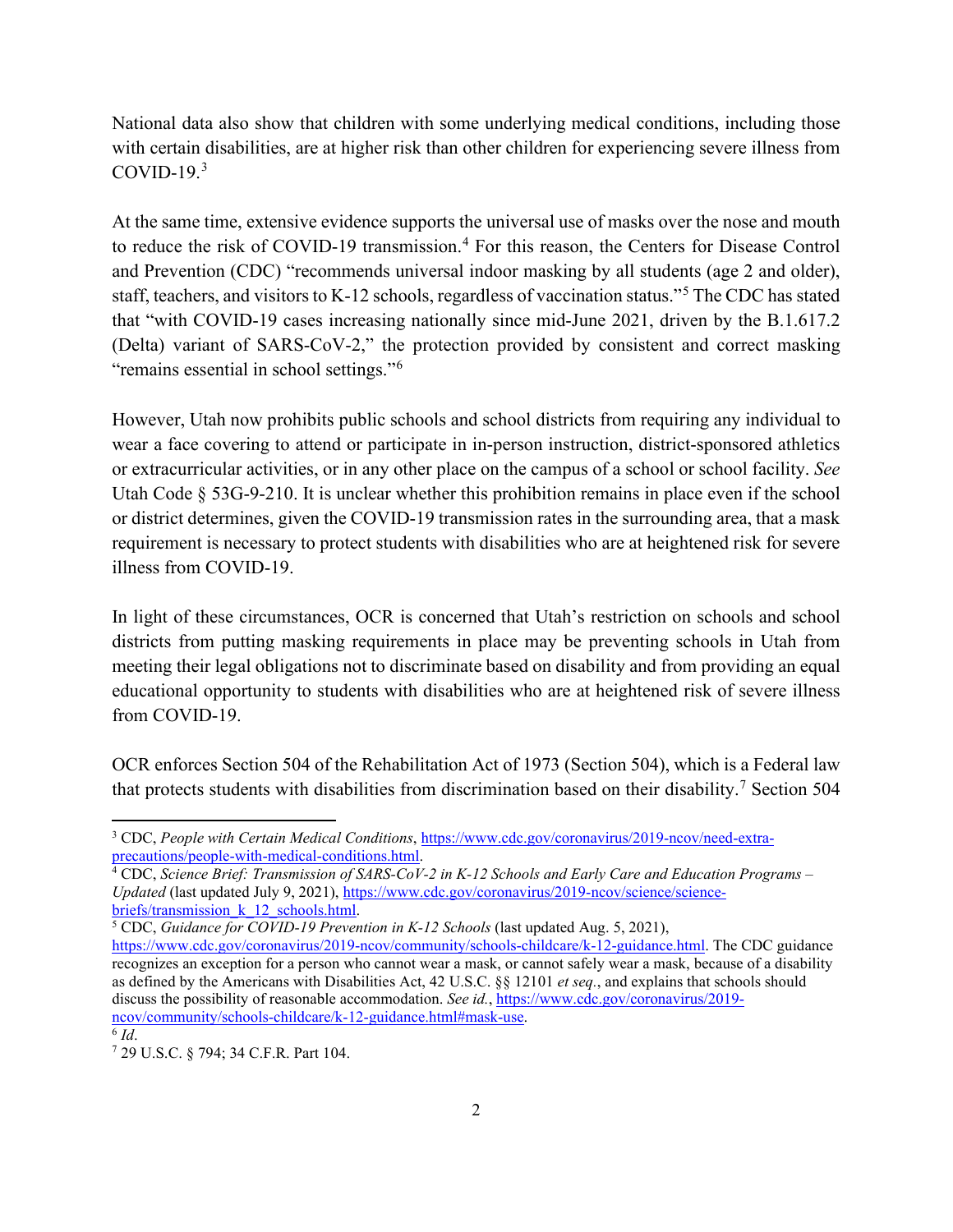guarantees qualified students with disabilities the right to a free appropriate public education in elementary and secondary school, commonly referred to as FAPE.[8](#page-2-0) This includes the right of students with disabilities to receive their education in the regular educational environment, alongside their peers without disabilities, to the maximum extent appropriate to their needs.<sup>[9](#page-2-1)</sup> OCR also enforces Title II of the Americans with Disabilities Act of 1990 (Title II), which similarly prohibits disability discrimination by public entities, including public education systems and institutions, regardless of whether they receive Federal financial assistance from the Department.<sup>[10](#page-2-2)</sup>

As the Department's civil-rights enforcement arm, OCR is charged with ensuring that recipients of the Department's financial assistance and public entities, including the Utah State Board of Education, are following these laws. To fulfill this responsibility, OCR may initiate a directed investigation in response to information that indicates a potential failure to comply with a law OCR enforces.<sup>[11](#page-2-3)</sup> This includes the authority to investigate a state educational agency whose policies or actions may discriminate against students with disabilities by denying them an equal opportunity to participate in school and benefit from the school's educational opportunities.

Based on the information above, OCR is opening a directed investigation into the Utah State Board of Education's compliance with Section 504 and Title II. Specifically, OCR will examine whether, in light of Utah's prohibition on local school districts and schools from requiring the use of masks on school property and during in-person school-sponsored activities, the Utah State Board of Education may be preventing school districts in the state from considering or meeting the individual educational needs of students with disabilities or otherwise enabling discrimination based on disability in violation of Section 504 and Title II. In this investigation, particular attention will be given to whether the Utah State Board of Education may be preventing schools from making individualized assessments about mask use so that students with disabilities can attend school and participate in school activities in person, consistent with their right to receive a free appropriate public education and to be free from discrimination based on their disability.

Please note that opening this directed investigation in no way implies that OCR has decided whether there has been a violation of a law OCR enforces. During the investigation, OCR is a neutral factfinder, collecting and analyzing relevant evidence from the Utah State Board of Education and other sources as appropriate prior to reaching a determination in this matter.

<span id="page-2-0"></span><sup>8</sup> 34 C.F.R. § 104.33.

<span id="page-2-1"></span><sup>9</sup> 34 C.F.R. § 104.34.

<span id="page-2-3"></span><span id="page-2-2"></span><sup>&</sup>lt;sup>10</sup> 42 U.S.C. § 12131 *et seq.*; 28 C.F.R. Part 35.<br><sup>11</sup> The regulation that authorizes OCR to conduct directed investigations can be found in the Code of Federal Regulations at 34 C.F.R. § 104.61, incorporating by reference 34 C.F.R. § 100.7(c). [OCR's Case Processing Manual](https://www2.ed.gov/about/offices/list/ocr/docs/ocrcpm.pdf) also provides information about directed investigations in Section 402.